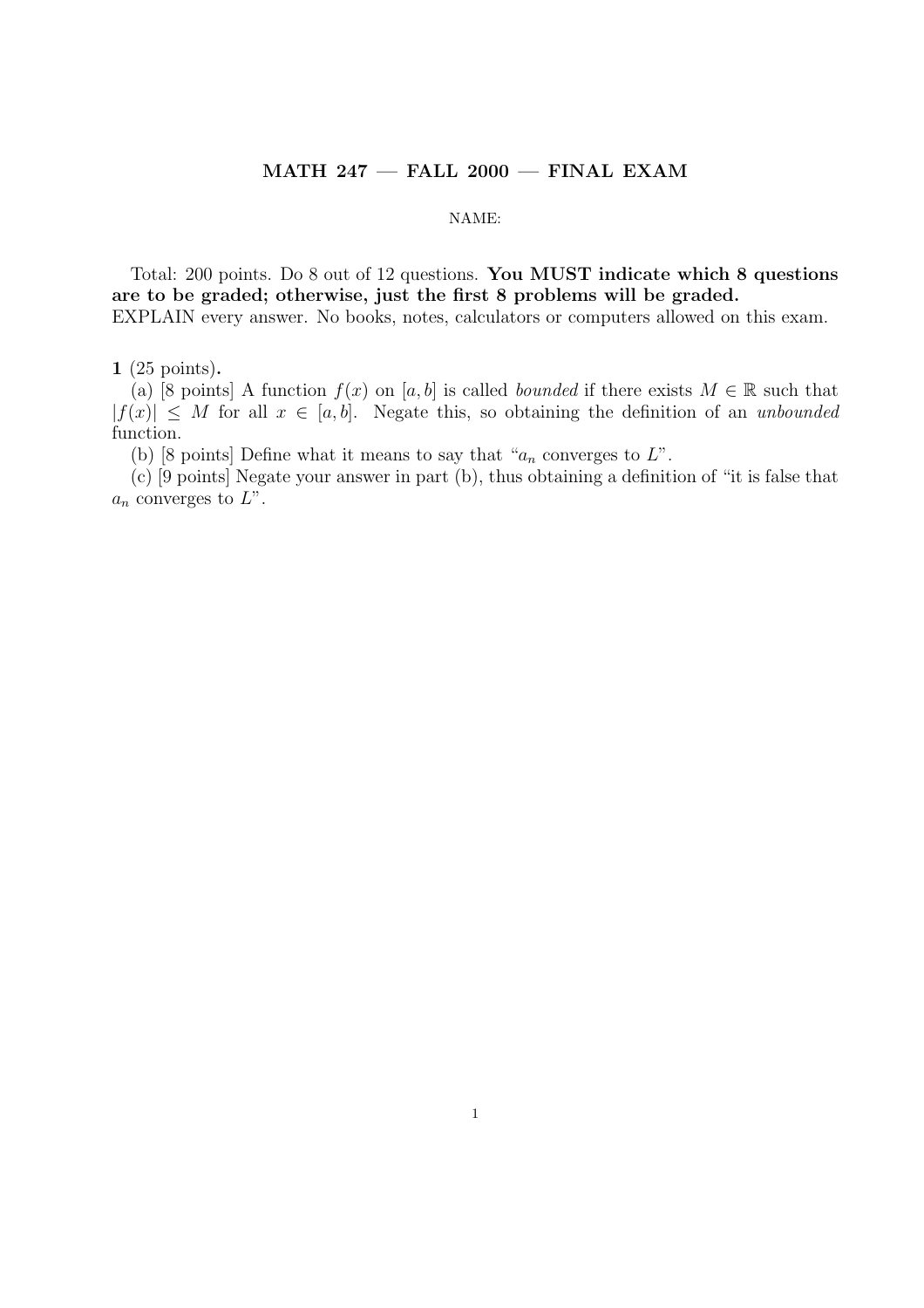2 (25 points). Consider a function  $f : \mathbb{Z} \to \mathbb{R}$  such that  $f(1) = 2$ ,  $f(m) > 0$  for all  $m \in \mathbb{Z}$ , and

$$
f(j-k) = \frac{f(j)}{f(k)} \quad \text{for all } j, k \in \mathbb{Z}.
$$

Using these properties, find a formula for  $f(m), m \in \mathbb{Z}$ . (Hint: play around to guess a formula, and then use induction ideas to give a proper proof.)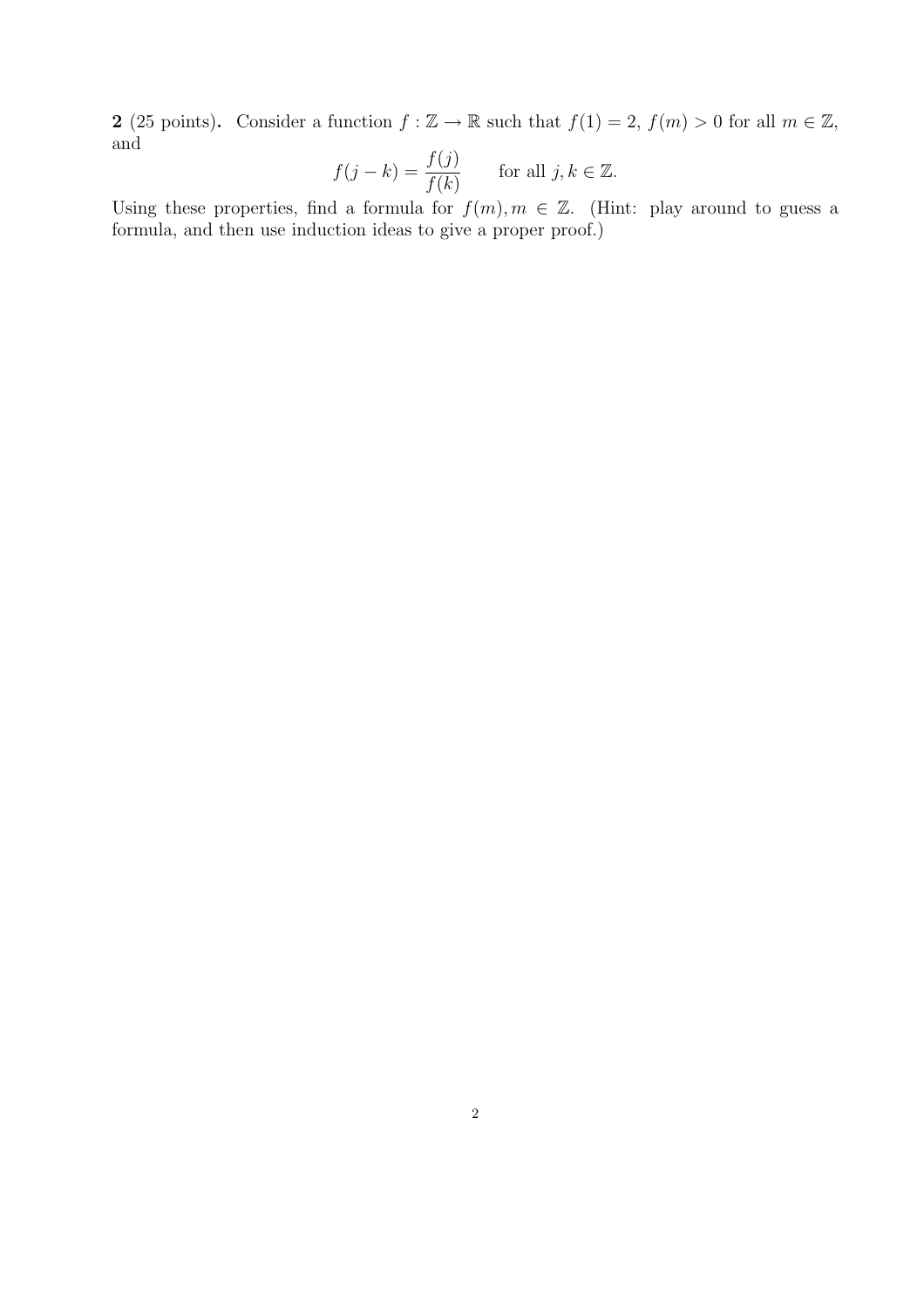- (a) [15 points] Prove that if  $n \in \mathbb{N}$  and  $q \ge 2$  then  $n < q^n$ .
- (b) [10 points] Prove  $\mathbb{N} \times \mathbb{N}$  is countable.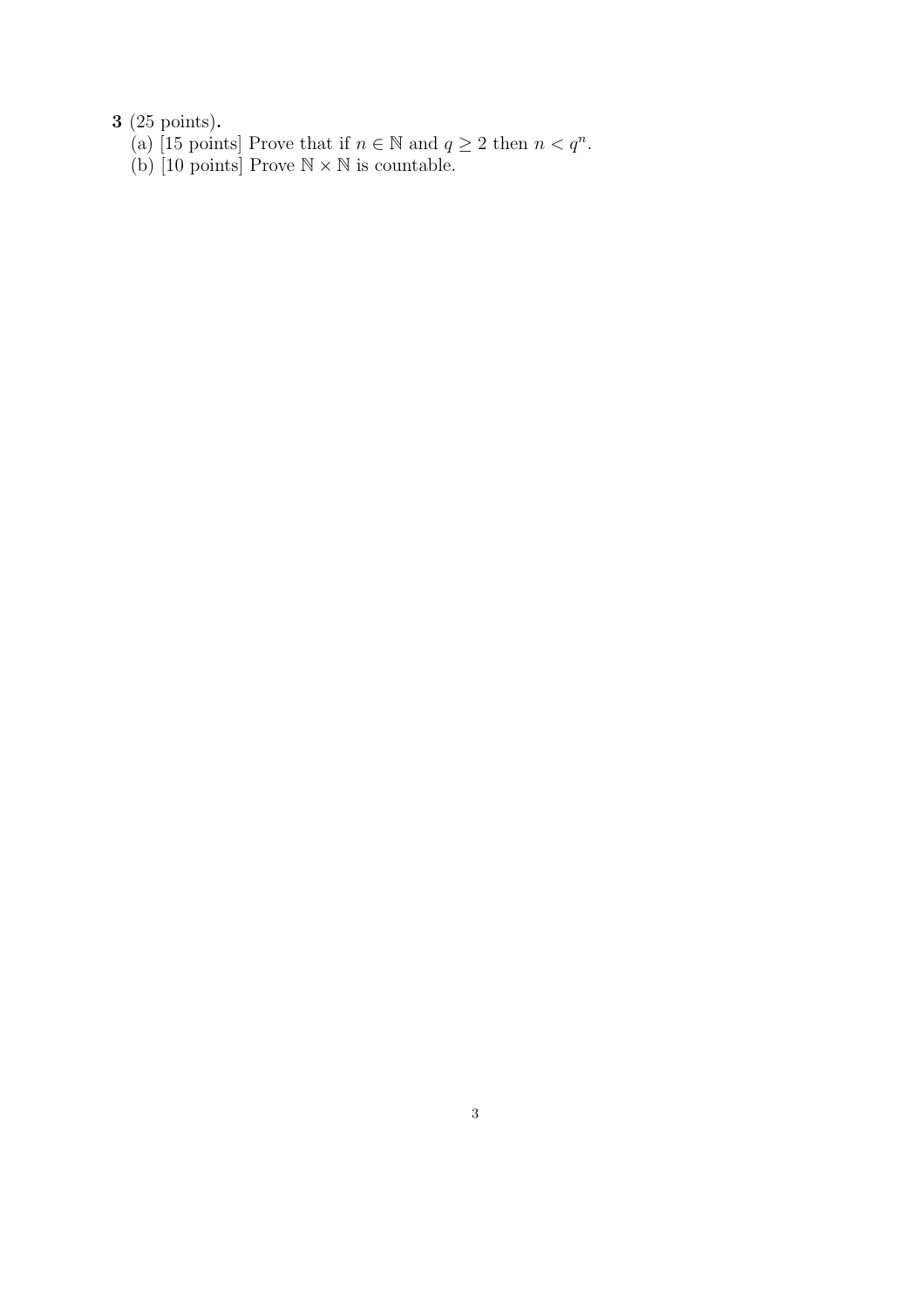4 (25 points). Prove that with repetition allowed, there are  $\begin{pmatrix} n+k-1 \\ k-1 \end{pmatrix}$  $k-1$  $\mathbf{r}$ ways to select  $\boldsymbol{n}$  objects from  $\boldsymbol{k}$  types.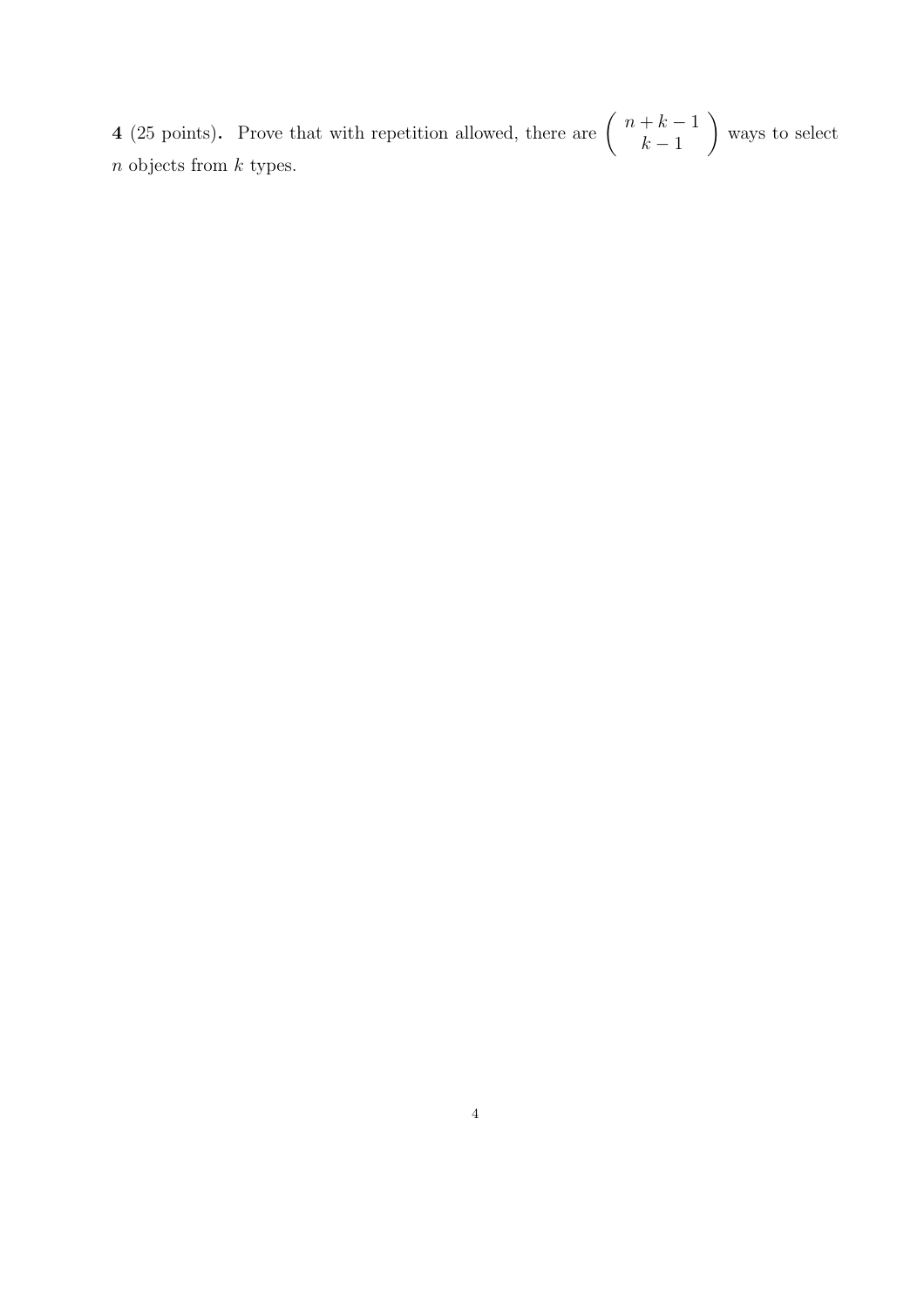5 (25 points). Let  $p$  be a prime number.

(25 points). Let p be a prime number.<br>
(a) [12 points] Prove that p divides  $\begin{pmatrix} p \\ h \end{pmatrix}$ k if  $1 \leq k \leq p-1$ . (Hint: count the number of ways to choose a  $k$ -person subcommittee with a chair, from a  $p$ -person committee.)

 $\mathbf{r}$ 

(b) [13 points] Prove that  $n^p - n$  is divisible by p, for every  $n \in \mathbb{N}$ . (Hint: try induction, making use of the Binomial Theorem and also part (a) of this question.)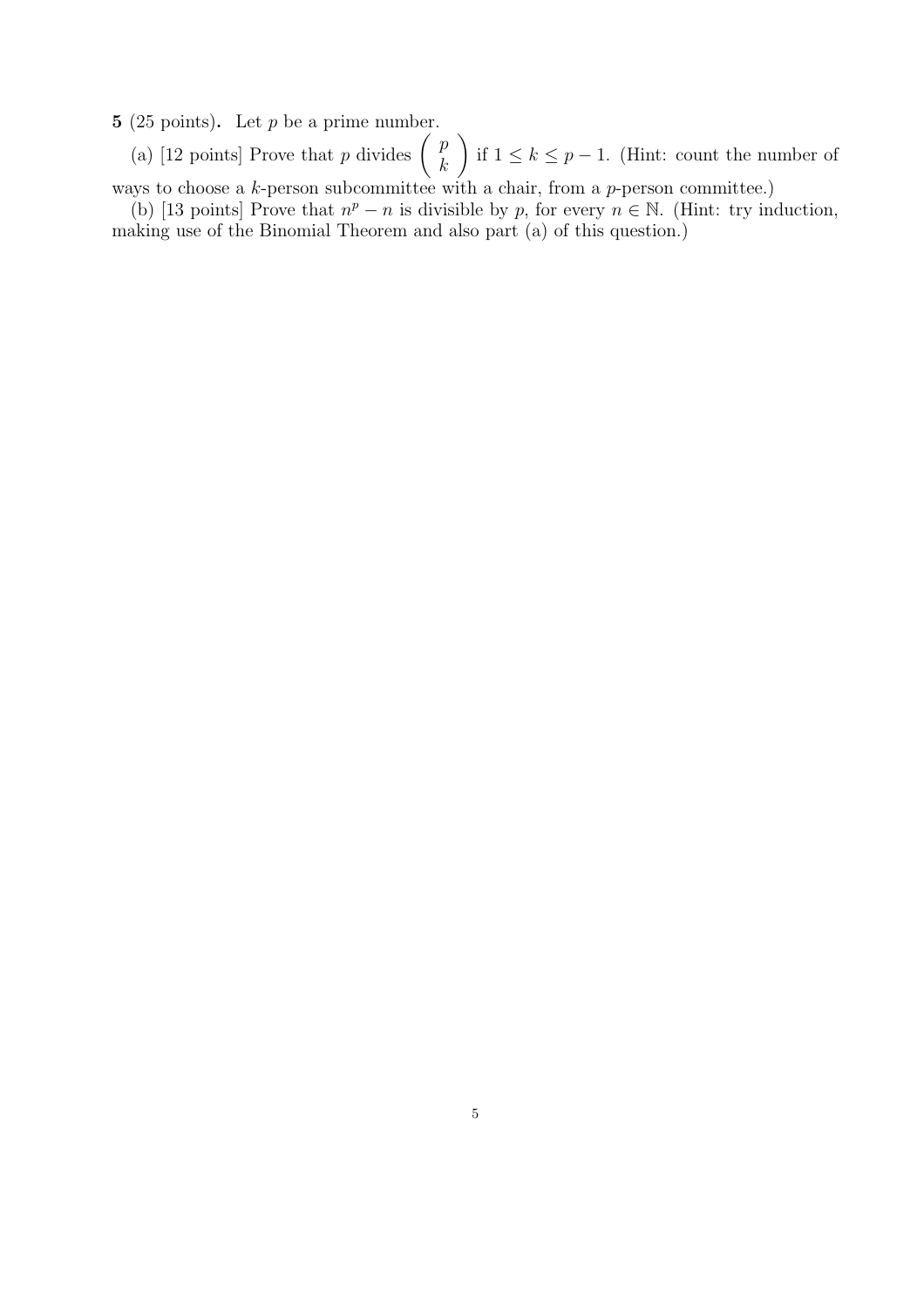(a) [8 points] Prove that if  $a \equiv r \mod n$  and  $b \equiv s \mod n$ , then  $a + b \equiv r + s \mod n$ and  $a \cdot b \equiv r \cdot s \mod n$ .

(b) [17 points] [Chinese Remainder Theorem] Prove that if  $\{n_i\}$  is a set of r natural numbers that are pairwise relatively prime, and  $\{a_i\}$  are any r integers, then the system of congruences  $x \equiv a_i \mod n_i$  has a unique solution modulo  $N = \prod_i n_i$ .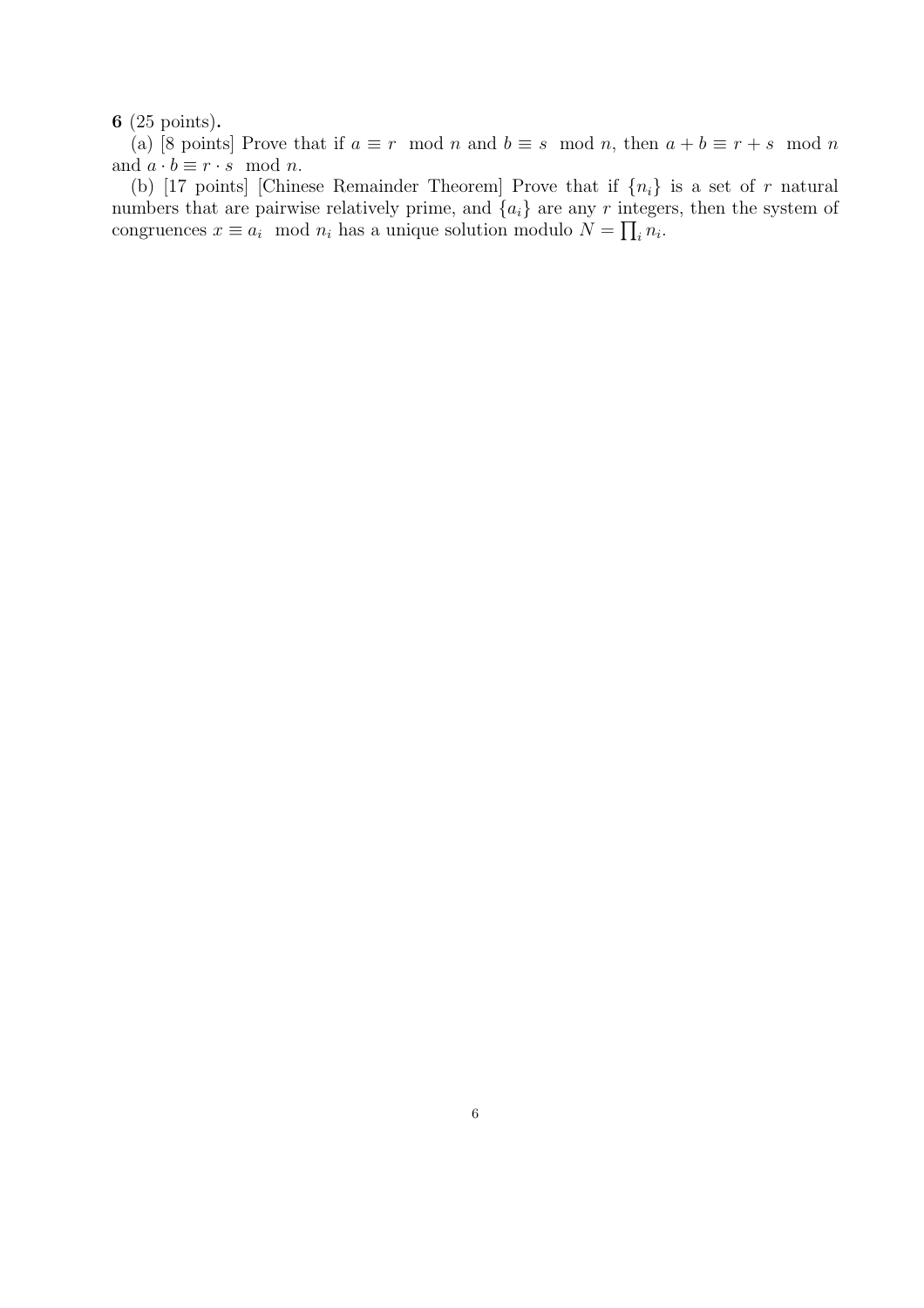(a)  $\boxed{10 \text{ points}}$  Show directly that  $(5, 12, 13)$  is a Pythagorean triple, and then show that it has one of the forms

$$
(2rs, r^2 - s^2, r^2 + s^2), (r^2 - s^2, 2rs, r^2 + s^2),
$$

or possibly a multiple of one of these forms.

(b) [15 points] Fix  $c \in \mathbb{Z}$ , and define  $f(x) = x^6 + cx^5 + 1$ . Show that if  $c \neq \pm 2$  then f has no rational zeros. Does f have rational zeros when  $c = \pm 2$ ?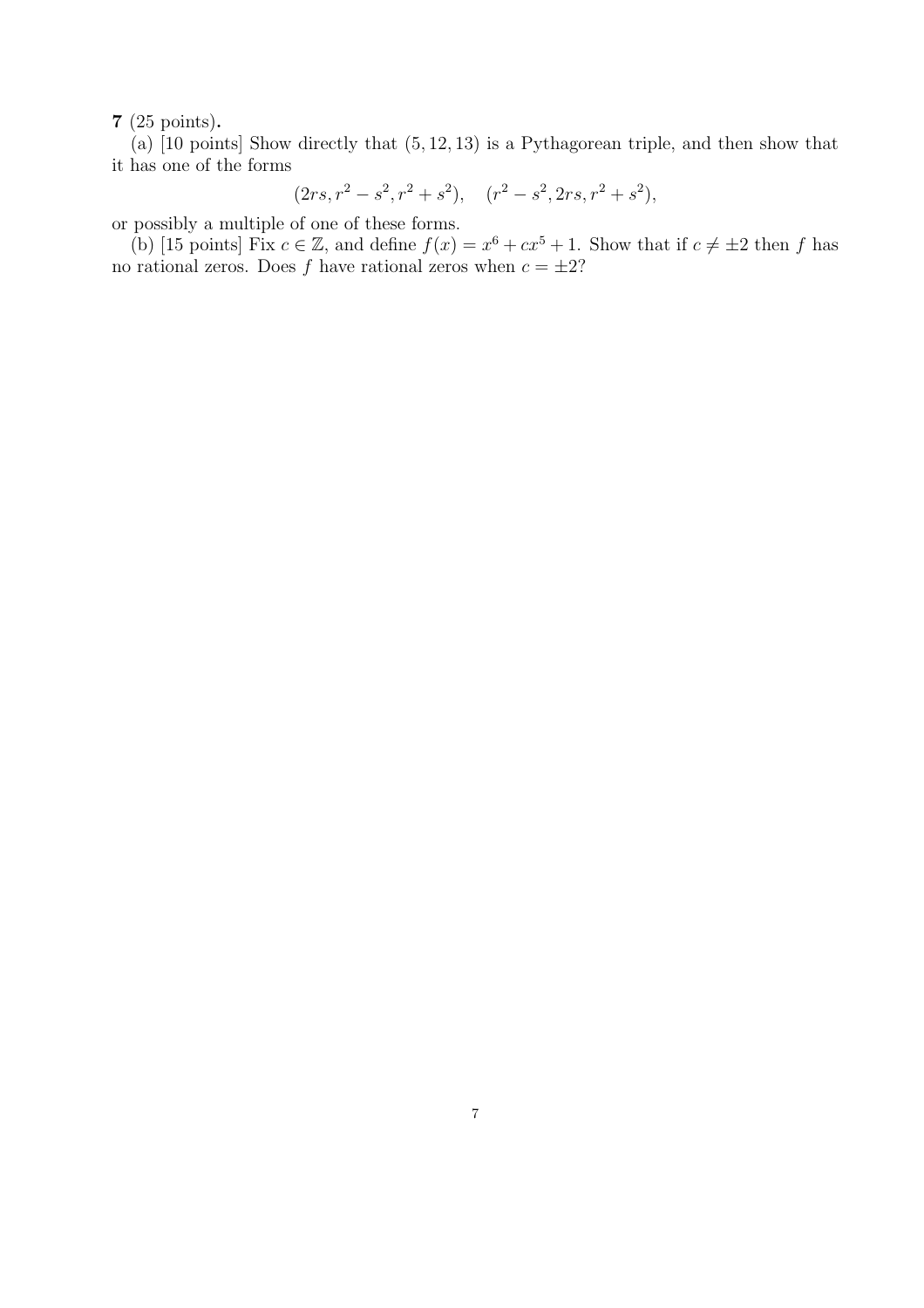- (b) [8 points] Prove that if  $|b_n L| \le a_n$  for all n and  $a_n \to 0$ , then  $b_n \to L$ .
- (b) [17 points] Prove that every convergent sequence is a Cauchy sequence.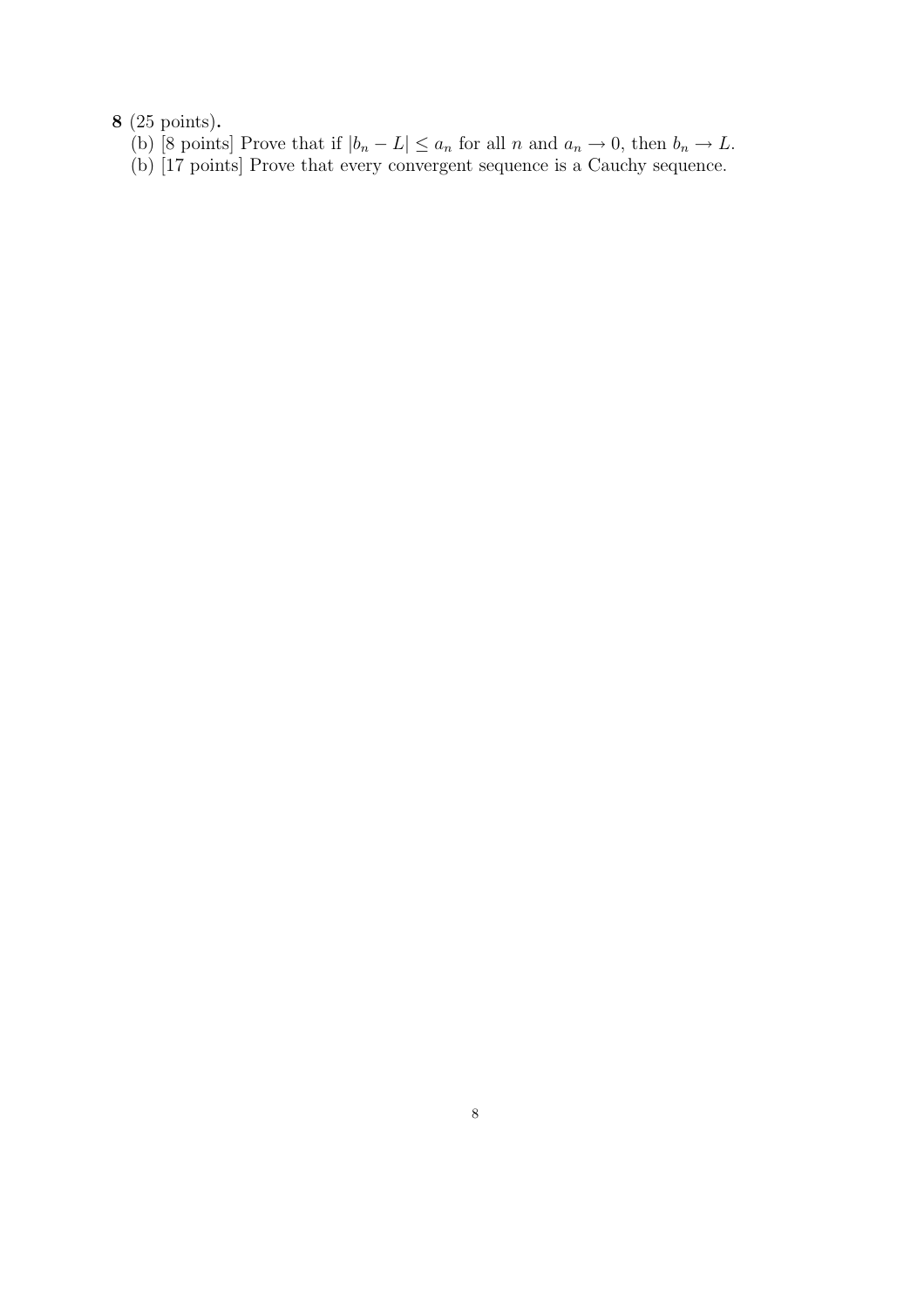**9** (25 points). Use the definition of limit to prove that  $\lim[(a_n - 4)^{-1}] = \frac{1}{3}$ , if  $\lim a_n = 7$ .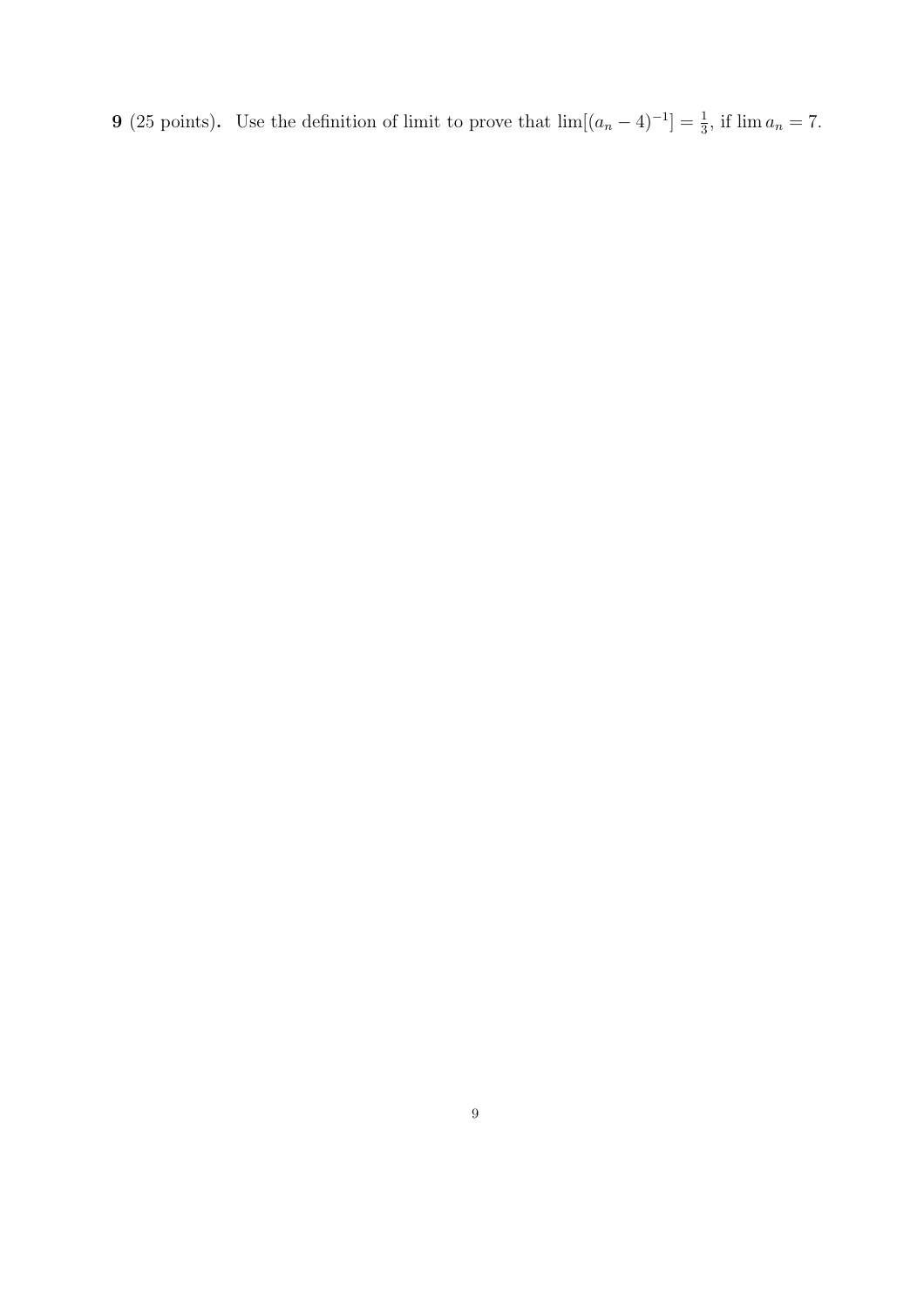(a)  $[8 \text{ points}]$  Consider f defined on a deleted neighborhood of a. State the definition of what

$$
\lim_{x \to a} f(x) = L
$$

means.

(b) [8 points] Define what it means for a function  $f$  to be continuous at  $a$ . Define what it means for f to be continuous on the interval  $(c, d)$ .

(c) [9 points] Give an example of a function f that is defined at every point  $x \in [0,2]$  but that is *not* continuous at  $x = 1$ ; prove that it is not continuous at  $x = 1$ .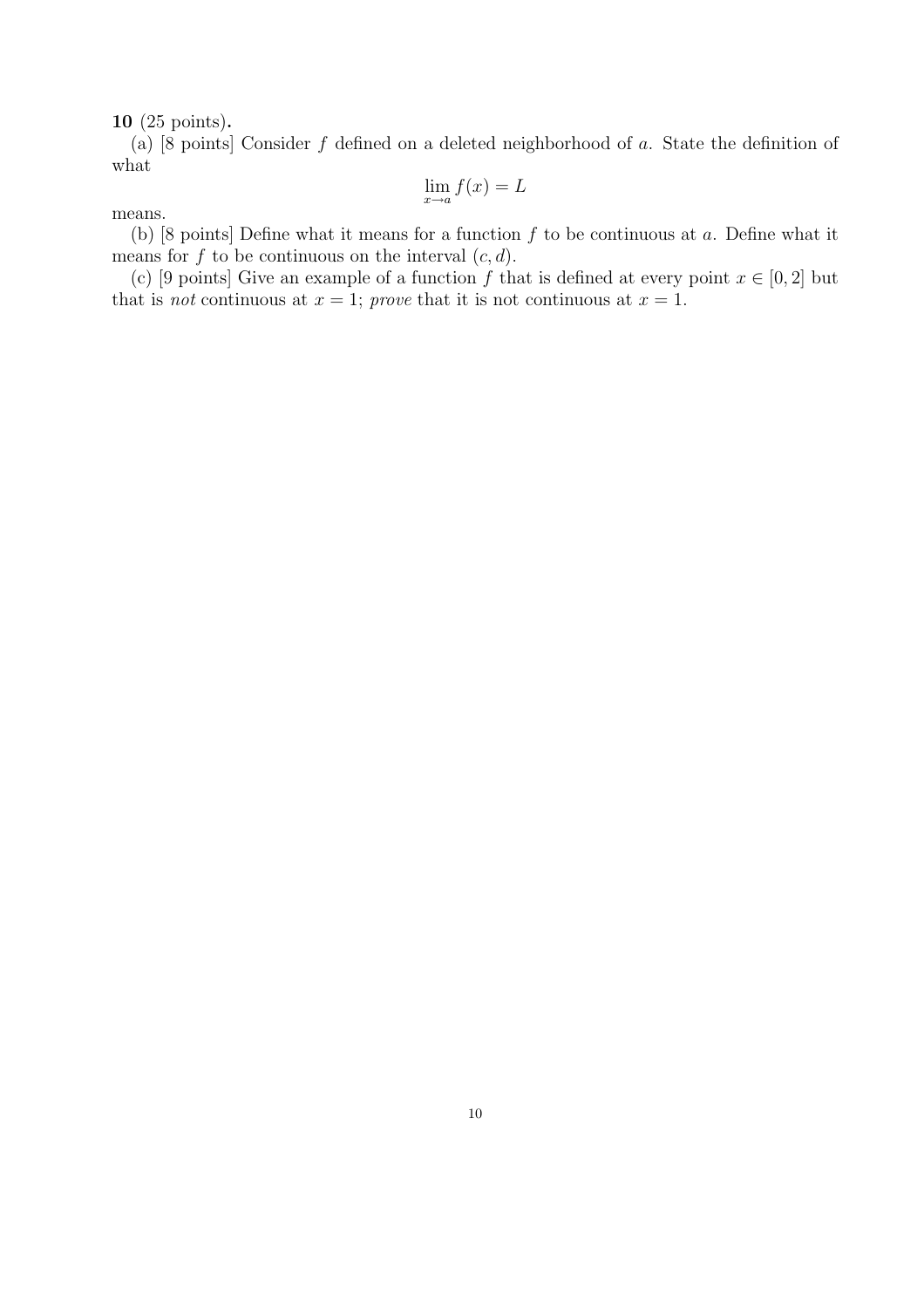11 (25 points). [Intermediate Value Theorem]

Prove that if f is continuous on [a, b], and  $f(a) < y < f(b)$ , then there exists an  $x \in (a, b)$ such that  $f(x) = y$ .